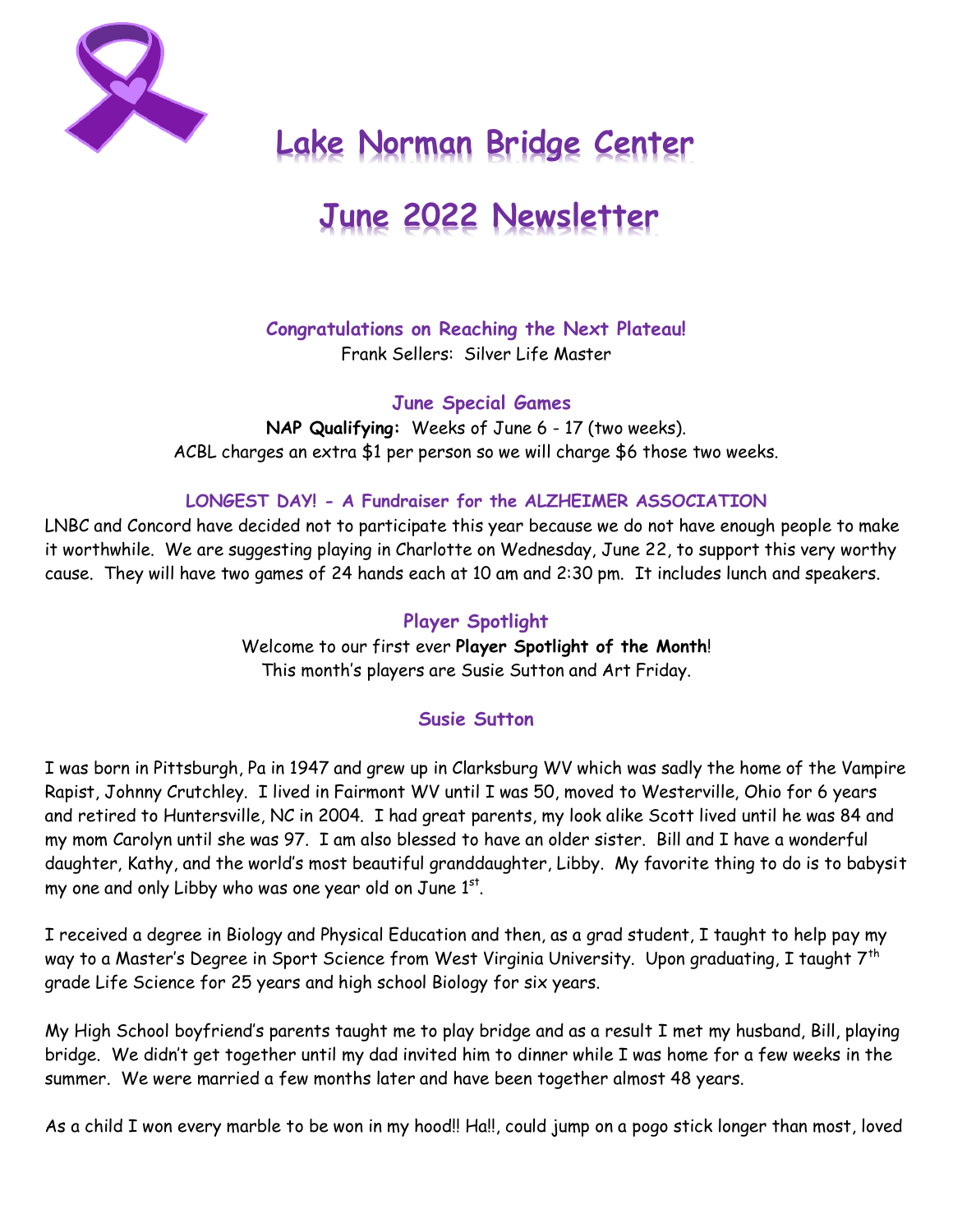collecting stamps, and always had the fanciest chemistry set to be had! I was a swimmer (backstroke was my best), played junior tennis and golf and continued to play both until recent years.

As you know BRIDGE is by far my favorite hobby. I didn't play for 30 years and have been happily playing again since 2008.

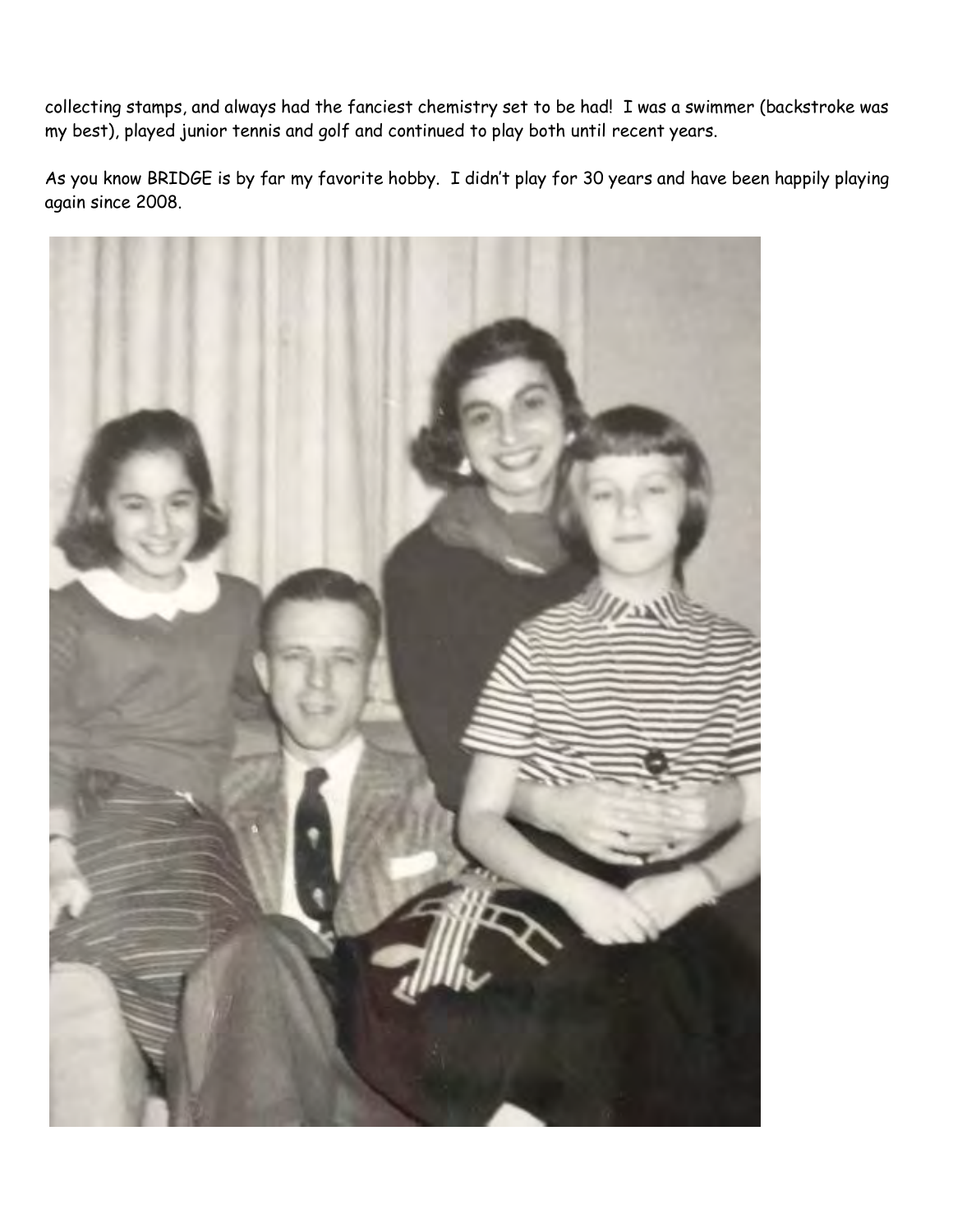### **Art Friday**

Art was born and raised in Norristown PA. For most of his career he worked as a design engineer for Carrier Air Conditioning, designing electronic control software for commercial HVAC equipment. Who knew that being a design engineer would take him to so many places: Troy NY, Enfield CT, Tucson AZ, Syracuse NY, Gaithersburg MD, Vienna VA, Murfreesboro TN and finally Huntersville NC. He has two wonderful parents who are now in their 90's and two great sisters. Art has no children and is currently enjoying the single life. Besides bridge, he enjoys curling, golf and woodworking. One of the fun facts about Art is that he is seriously considering selling his home and buying a houseboat to live on full time.

#### **70% Club**

Congratulations to: Bernie Hadeler and Jeff Baude – 72.79% on May 17

#### **Member News**

Our heartfelt condolences go to Peggy Yountz and her family on the passing of her husband, David. Toni Lambert's husband is slowly recuperating from back surgery. Paul Winokur is on the mend after suffering a heart attack and will be receiving rehabilitation. Montyne stopped by the club yesterday to let us know, and they hope to be back playing bridge soon. Bill Seymour continues his long recovery from back surgery last year. Please keep them all in your prayers.

# **ETIQUETTE RULES FOR BRIDGE PLAYERS**

- **1. Be a Good Partner**
- **2. Show No Emotion When Dummy Appears**
- **3. Detach Your Emotions from Previous Hand**
- **4. Think and Plan at Trick One**
- **5. Bid and Play in TEMPO**
- **6. Concentrate Properly**
- **7. Protect your Cards**
- **8. Do NOT be Intimidated**
- **9. Be a Tough Competitor**
- **10. Act Decisively - Achieve a Reputation**
- **11. The More Experienced Partner should Adapt**
- **12. Adhere to YOUR System**
- **13. Be Selective in Using Conventions**
- **14. Never Criticize your Partner at the Table**
- **15. DO NOT LOOSE INTEREST when Holding a Terrible Hand**
- **16. DO NOT TEACH during the session**
- **17. Develop a Killer Instinct**
- **18. Develop a Positive Mental Attitude**
- **19. Strive to Improve**
- **20. Analyze Objectively**
- **21. Develop a Bridge Sense of Humor**
- **22. Evaluate your contract**
- **23. Be a Practical Player**
- **24. Last but not least: IMPROVE YOUR BRIDGE ETIQUETTE!**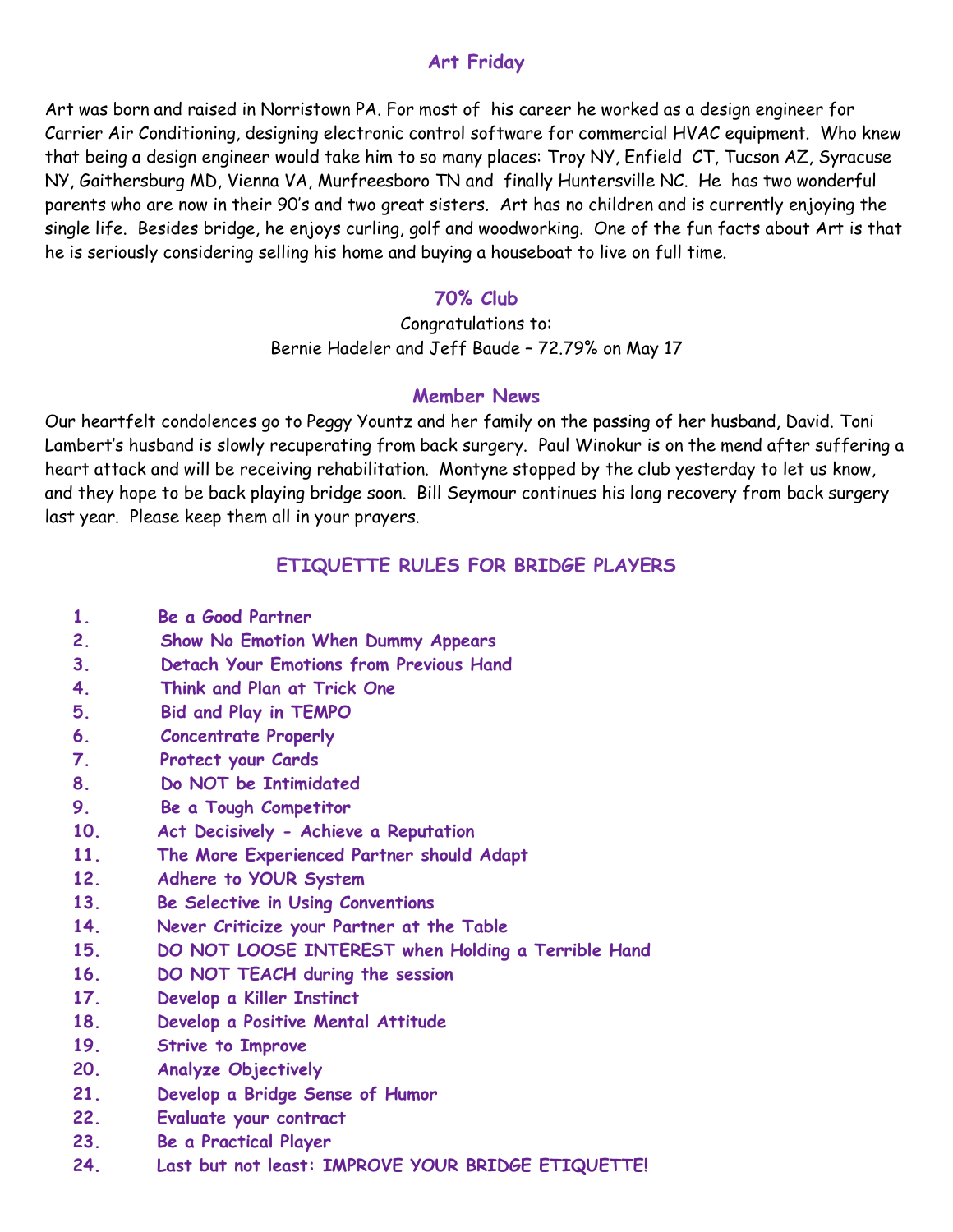





Declarer's goal in the great majority of suit contracts is to maintain *trump control*, the ability to draw the enemy small trumps and enjoy his winners in the side suits. This task is usually easy with nine or more trumps. It is the contracts with *eight trumps*that frequently cause trouble.

This lesson explains the important trump-handling techniques and the ways to cope when the opponents try to shorten your trumps.

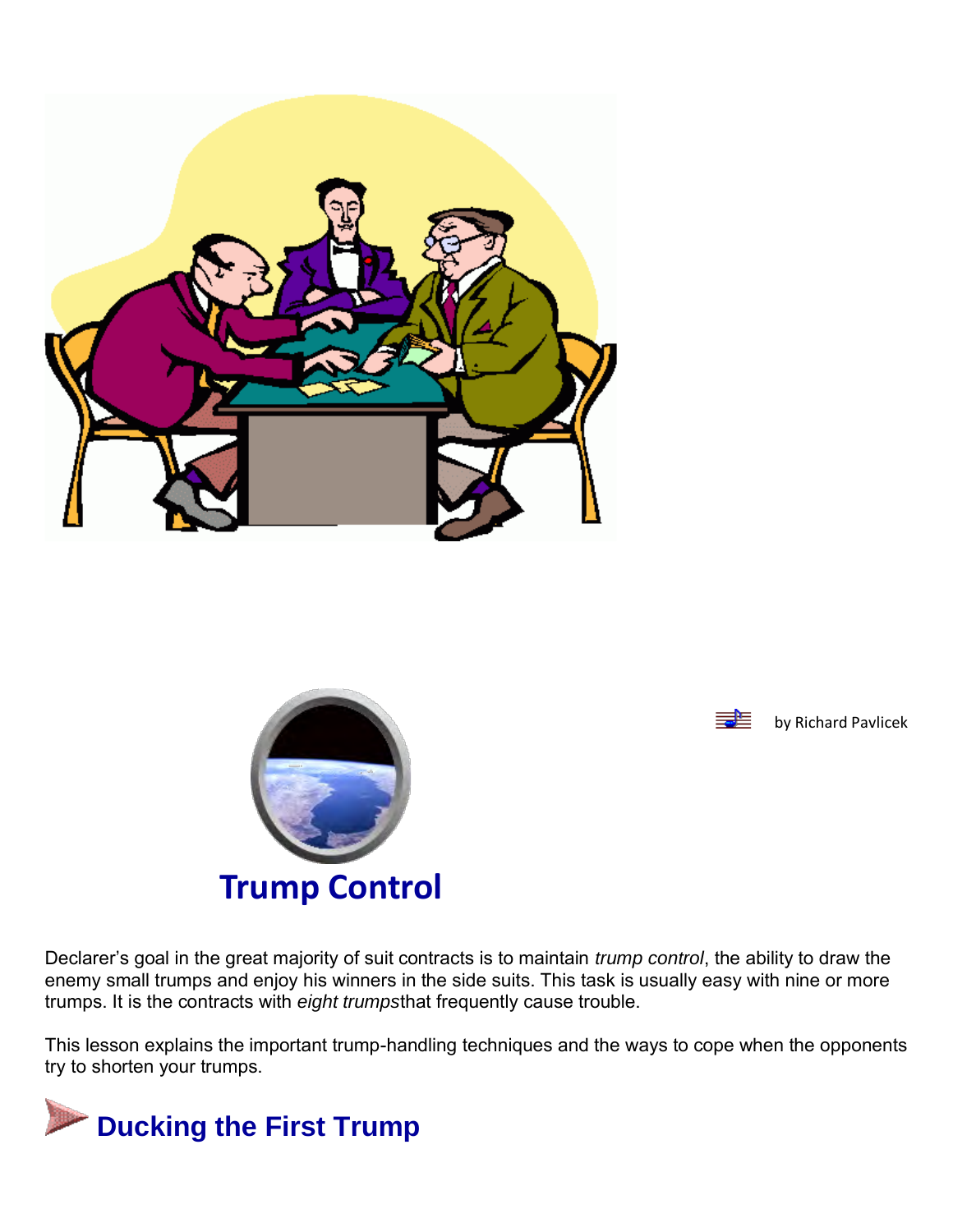Whoever holds the ace of trumps has great control over the play. If *on lead*, two rounds of trumps can be led at any time; and if *not on lead*, the lead can be obtained whenever a trump is led. As declarer it is often wise not to release this card.

If you have the ace of trumps (without the king) and expect to lose two trump tricks, it is usually best to *duck* the first round.



Your trump suit is flimsy but the contract is sound. You would like to play exactly *two rounds* of trumps, after which you will ruff dummy's two low hearts. All you need is a 3-2 trump break provided you take advantage of the  $\triangle$  A to control the play.

Win the **V** K and *duck a spade* (key play). Whatever the return you will next cash the  $\triangle$  A and go about your ruffing. The only outstanding trump will be a high one, so it makes no difference if or when an opponent ruffs.





When declarer's trump suit has an *internal* loser (typically the queen), the best strategy is usually to draw *two rounds* of trumps to leave an opponent with the high trump and let him ruff as he pleases. Unfortunately declarer is often lured into taking a losing trump finesse, after which it is necessary to draw *three rounds* of trumps or risk leaving an opponent with a small trump.

If your contract is safe with a 3-2 trump break, do not finesse for the trump queen if its loss would jeopardize the contract.

Be sure to understand that this applies only if you can afford to lose a trump trick. If not, a finesse is correct with eight cards missing the queen.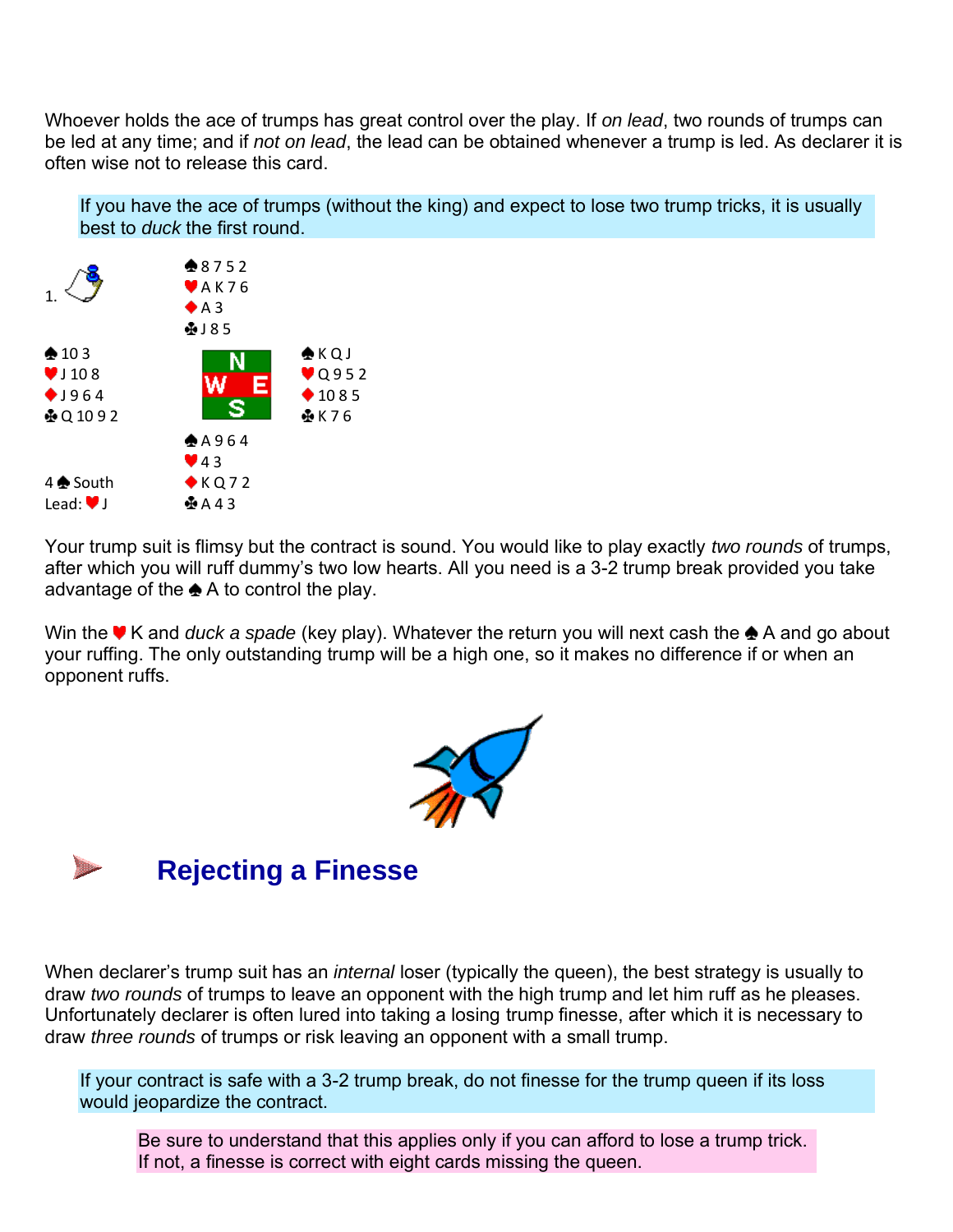

Assuming a trump loser you have nine top tricks and the heart suit offers the only chance for 10. Unless the hearts break 3-3 (unlikely) you must ruff the  $\blacktriangledown$  3 in dummy after drawing two rounds of trumps. If you take the losing trump finesse, you will fail because West will have a *small* trump to ruff the third round of hearts.

The solution is to reject the trump finesse. Simply cash the  $\triangle$  A-K then lead hearts — the only ruff West can make is with his natural trump trick.

Essentially, it's a matter of choosing to rely on a 3-2 break (68 percent) instead of a finesse (50 percent), an edge that will show a big profit in the long run.





In most cases you do not need to lead trumps when a single opponent holds the high trump (or trumps) — you just lead your side suits and let him ruff when he pleases. An exception occurs when one hand (usually the dummy) has a long side suit and no outside entry, in which case an untimely ruff would shut out the long suit forever.

If you need to run a long suit without interruption by a ruff, lead trumps to force an opponent to win the high trump.

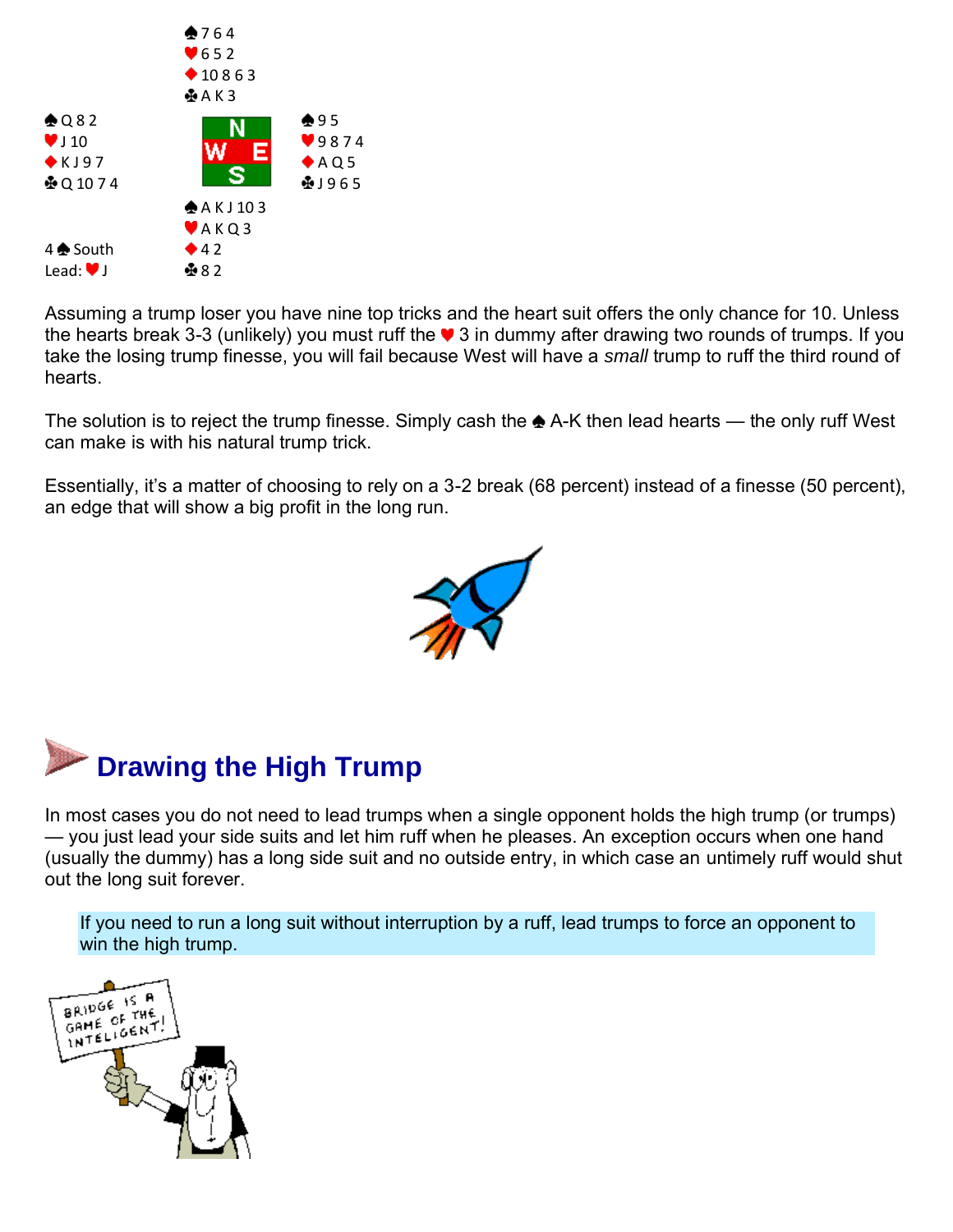

After winning the  $\blacktriangledown$  K you routinely cash the  $\clubsuit$  A-K. The temptation now is to run the hearts hoping to discard clubs; but West will ruff as you discard your first club, after which dummy will be left high and dry. You would not enjoy the ending; the opponents would exit in clubs forcing you to ruff, and you would have to lead diamonds from your hand — down one.

The solution is simple once you think of it. Just lead a third trump to West *before* running the hearts so he is unable to ruff in. The opponents can take their club tricks (else lose them altogether), but you will win the rest. Note that you do not even need the diamond finesse.





Declarer's most difficult task in maintaining trump control occurs when the defenders shorten his trumps by making him ruff early in the play. This is called a "forcing defense" and it can be deadly if declarer is not careful.

An effective countermeasure to a forcing defense is to delay drawing trumps. The purpose is to keep at least one trump in each hand, then if one hand is exhausted of trumps, the opposite hand can take over to maintain control.

If the opponents make you ruff early in a 5-3 trump fit, it is usually necessary to delay drawing the third round of trumps.

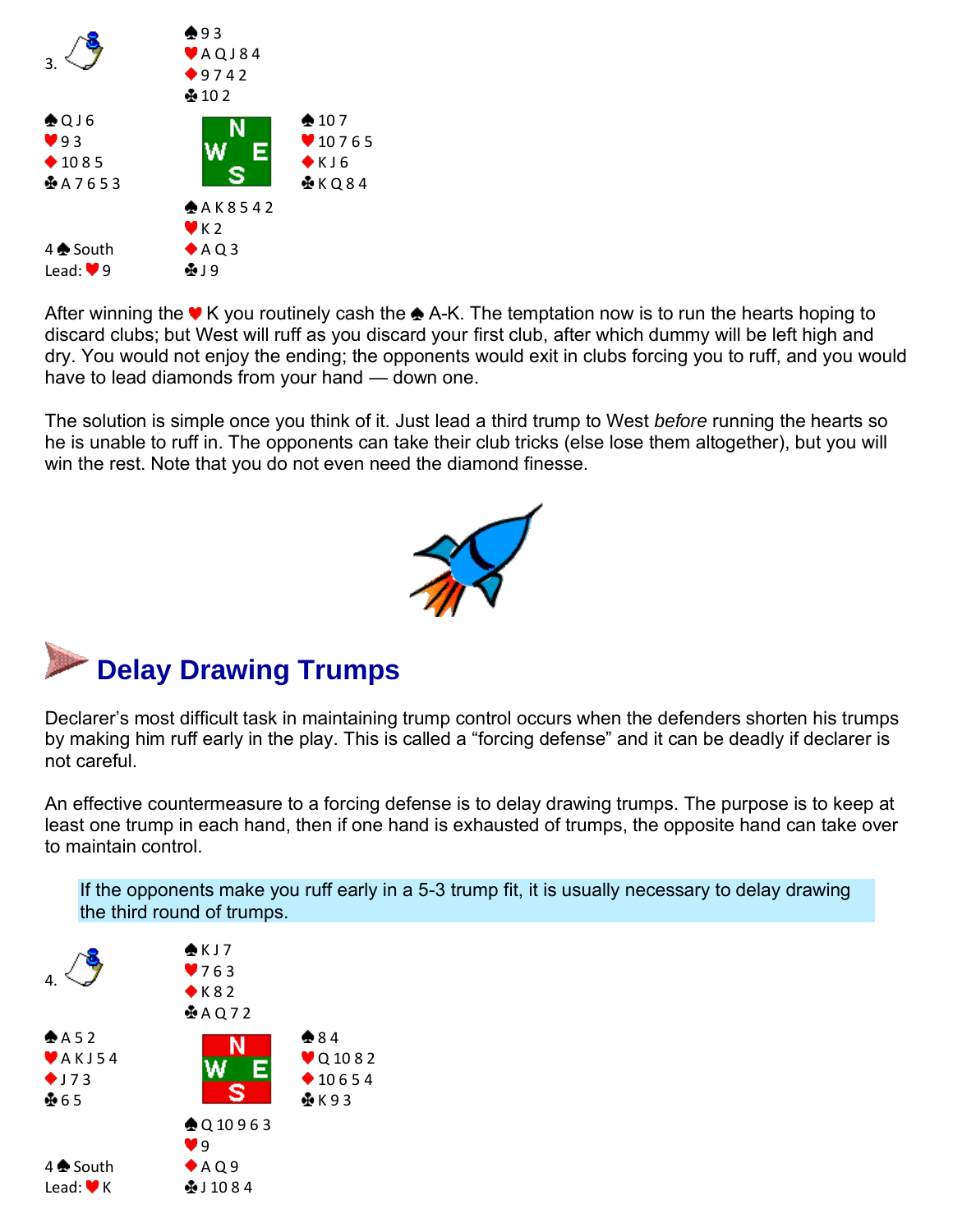The opponents begin with two rounds of hearts forcing you to ruff. You lead a spade to dummy's king then a spade back to your 10 as West wins the ace. Another heart forces you to ruff again, leaving you with one trump in each hand. If you draw the last trump now, your contract is history — as soon as East wins the  $\clubsuit$  K, the opponents will cash two heart tricks.

You must leave West with his trump and take the club finesse: *Low to the queen* is best to diminish the chance of a holdup — if you led the jack, a cagey East player would duck the first and win the *second* round to give West a ruff.

You can handle whatever East returns. If he leads a heart, you can ruff in one hand and cross to the other hand in diamonds to draw West's last trump.



# **Discarding a Loser**

Another technique to avoid shortening your trumps is to refuse to ruff — sometimes you will have a sure

loser to discard instead. If the opponents persist with the forcing defense, you may be able to take the ruff in the opposite hand.

Unfortunately this tactic is often misapplied. Situations of this kind are tenuous; declarer must weigh the consequences of ruffing versus discarding on a case by case basis. A word of caution:

Before discarding a loser instead of ruffing, check that you will not be worsening the situation. Ask yourself, "What can they lead next?"



You ruff the second heart lead and win the  $\triangle A$  and  $\triangle K$  to discover the annoying 4-1 break. Note the technique of leaving the trump suit flexible (J opposite Q-10) with only high trumps remaining. Do *not* lead any more trumps in order to keep a trump in dummy. Lead the ♦ 9 and let it ride to East's queen, and assume East returns another heart.